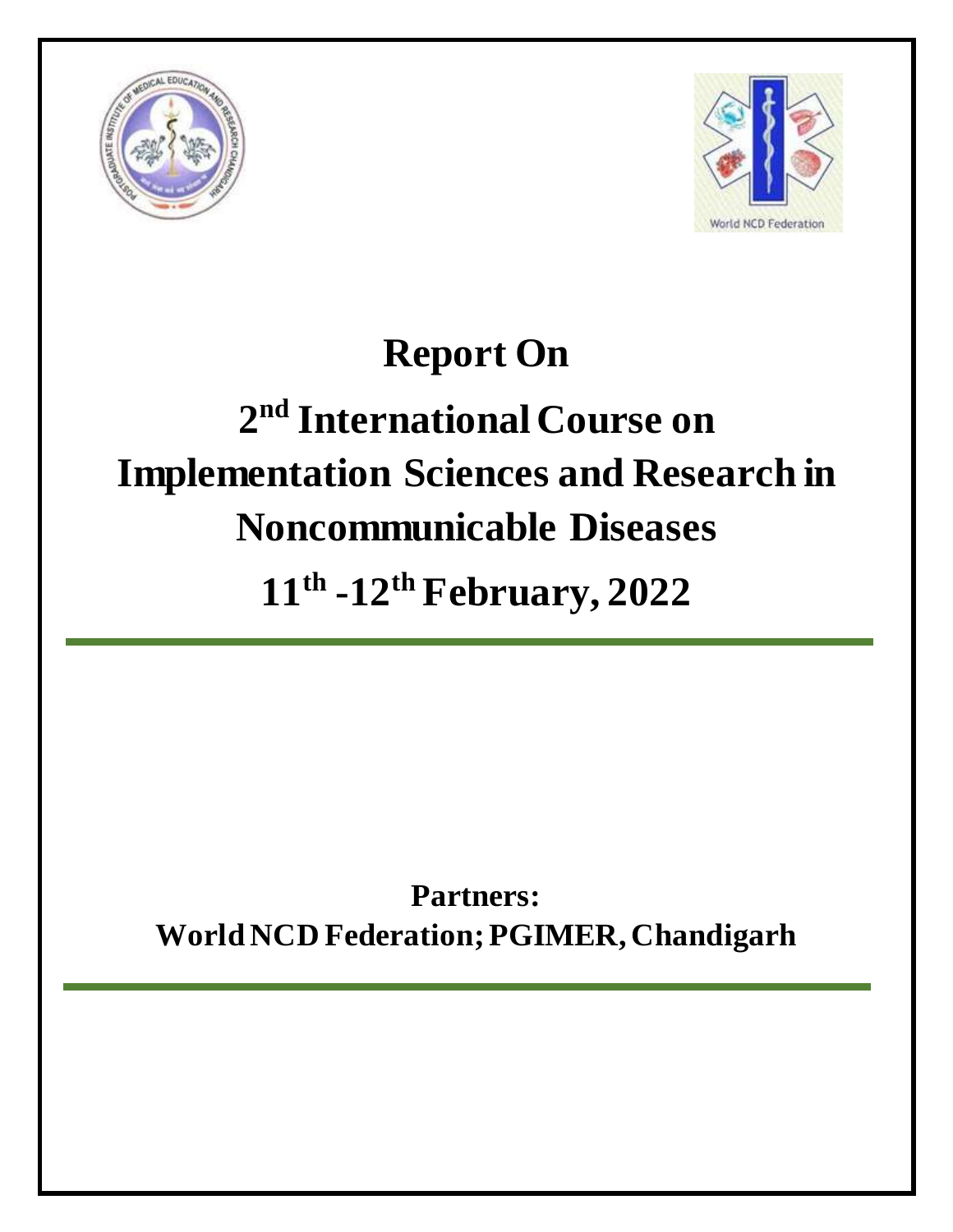## **Course Coordinator**

Dr. JS Thakur

Professor, Department of Community Medicine and School of Public Health, PGIMER, Chandigarh

## **Course Assistant**

Ria Nangia, Project Coordinator, Centre for Implementation Science and Research

## **Technical Support Team**

Dr. Rajbir Kaur, Project Officer

Ms Anjali Rana, Research Assistant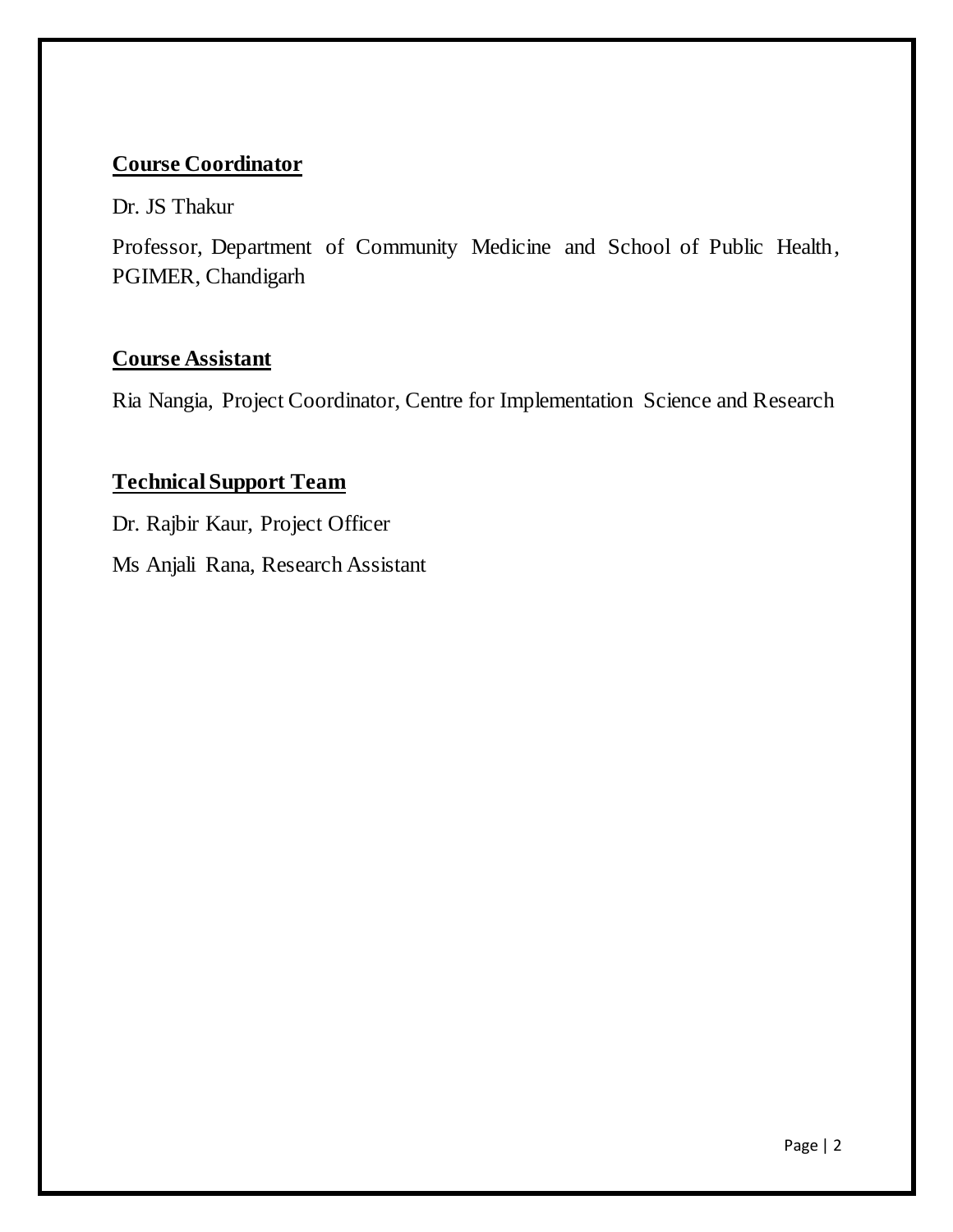## **INDEX**

| S <sub>NO</sub> | <b>CONTENT</b>                          | PAGE NO        |
|-----------------|-----------------------------------------|----------------|
| 1.              | Executive summary                       | $\overline{4}$ |
| 2.              | Introduction                            | 6              |
| 3.              | Day-wise Proceedings of the course      | 8              |
| 4.              | Course evaluation                       | 11             |
| 5.              | Recommendations                         | 13             |
| 6.              | Annexure 1: Agenda                      | 14             |
| 8.              | Annexure 2 Media Coverage               | 21             |
| 9.              | Annexure 3: Photo Gallery of the Course | 22             |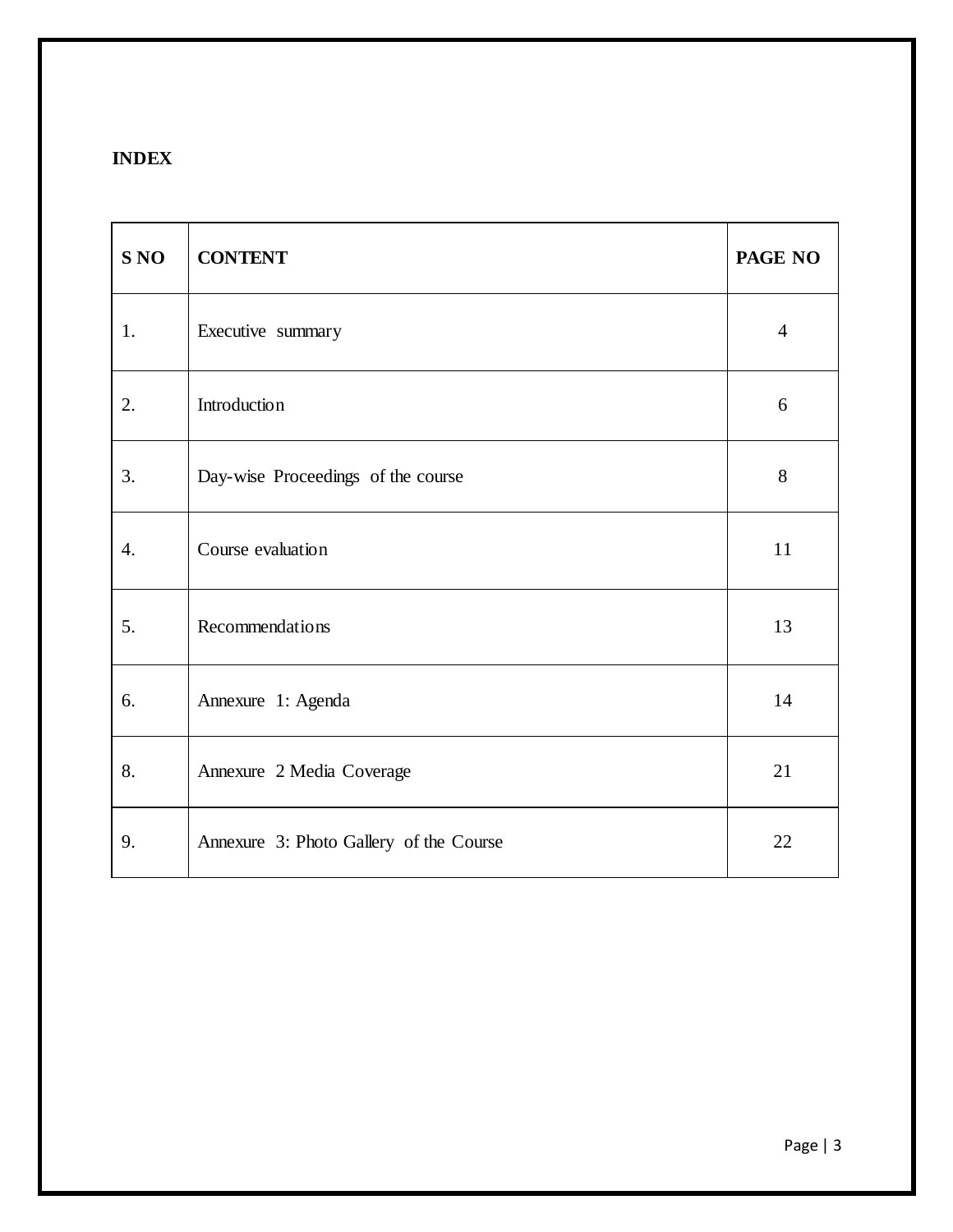#### **EXECUTIVE SUMMARY**

The 2nd International Course on Implementation Sciences and Research in Noncommunicable Diseases, 11<sup>th</sup> - 12<sup>th</sup> February 2022 was jointly organised by PGIMER Chandigarh and World NCD Federation.

The course consists of 5 pre-recoded modules focusing on implementation research, its key concepts and challenges, development of an implementation research proposals, the multilevel interventions, and capacity building and funding for implementation research. In addition, 10 Live Sessions/Interactions were also held.

The course was attended by 59 participants including policy makers, program managers, medical college faculties and postgraduate students from different states across the India, Nepal and Africa. During the inaugural function, Dr. JS Thakur, Prof, Dept of Community Medicine & School of Public Health; President, World NCD Federation and Course Coordinator informed about course objectives and expected outcomes. He apprised that diabetes and hypertension control rates are very low in India (10-15%) while the cancer screening rates are 5-10 %. He highlighted that there is evidence to practice gap, and this course is an important step towards the growing emphasis on implementation science as an essential aspect of bridging the evidence-to-practice gap. Prof Arun Aggarwal, Prof & Head, Dept of Community Medicine & School of Public Health, PGIMER Chandigarh in his welcome address mentioned that the course is covering many important aspects of implementation sciences including health system strengthening. He emphasized the importance of Implementation research in the prevention and control of noncommunicable diseases.

Day 1 cover the 3 modules which were on the e-learning portal of the World NCD Federation. In Module 1, Prof JS Thakur spoke on Implementation Science: Overview, key concepts and issues and Dr Vilma Irazola, Argentina delivered lecture on Selecting appropriate study design and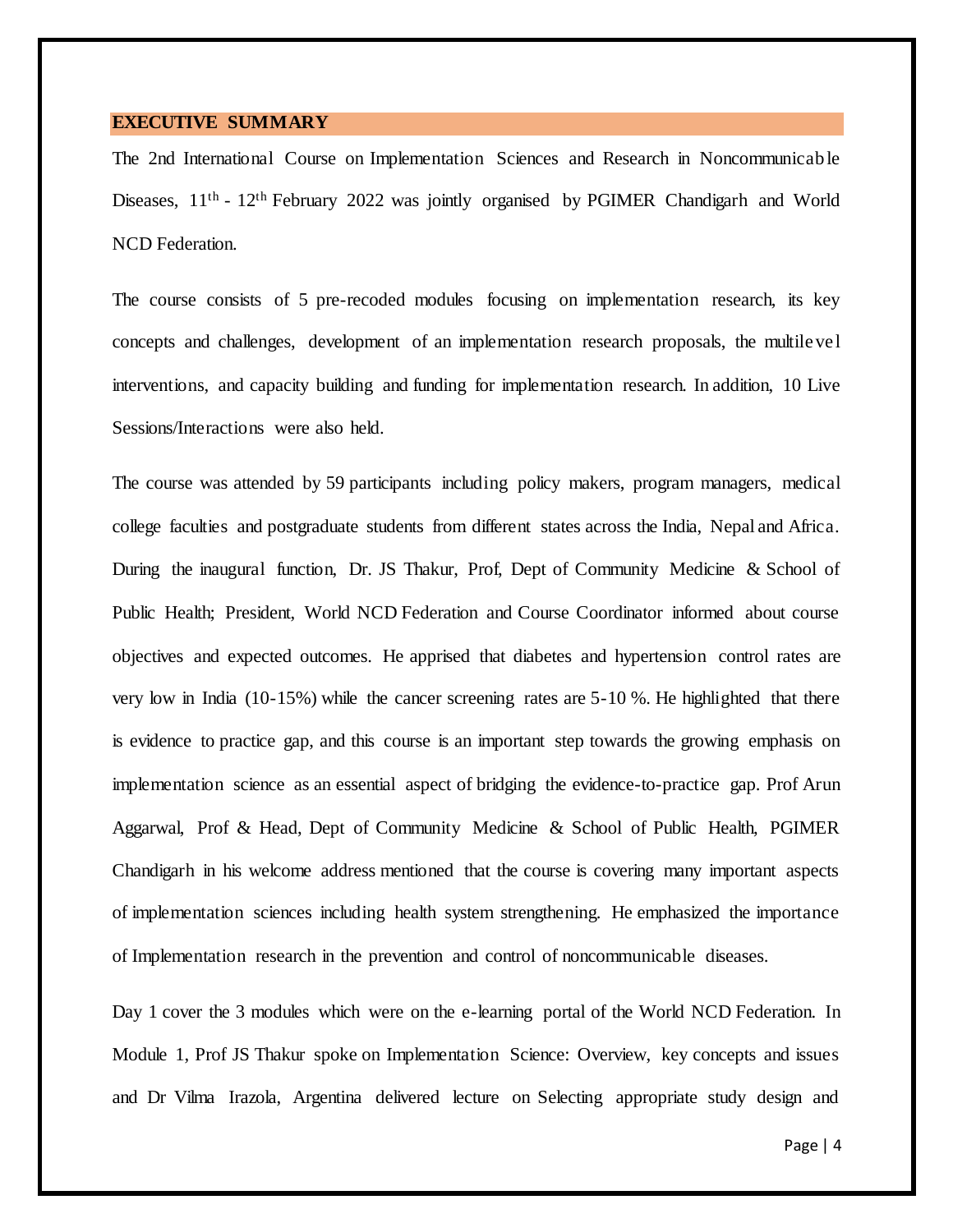measurement. Module 2, Implementation Research in the Real World: From Science to Policy to Practice was taken by Dr Sitanshu Kar, JIPMER, Development of Implementation Research Proposal was covered by Dr Jaya Prasad Tripathy, AIIMS Nagpur, and the Interventions and measurement at different levels was taken by Dr Vilma Irazola. Module 3 was on case studies of implementation research projects from India and Africa.

Keynote Lecture on "How to prioritize health interventions" was delivered by Dr Prabhakaran Dorairaj, Executive Director, Centre for Chronic Disease Control, New Delhi, India. He emphasized on Prioritizing the health services in NCDs and a Need to look at the empirical ways to address this question.

A panel discussion on "**Operational Challenges and Effective Implementation of National NCD Programmes"** was conducted which covered the implementation challenges of NCD programs in Africa region, Nepal and India. State Programme Officers from Punjab, Himachal Pradesh and Meghalaya apprised about the challenges faced in the implementation of national NCD programs. During the discussion it was emphasized that there is a need for integration and convergence within program and that the intersectoral coordination is very important for effective implementation of national NCD programme.

The feedback by the participants revealed that the technical content, regarding Portal Login, recorded lectures, resource material and live interactions were appreciated, the physical activity and the energizer sessions in between the modules were also lauded. It was also recommended by the course participants that the course should continue for longer duration virtually in future as it would give more flexibility to them to complete the course at their own pace and also have more time to complete the topics and they can have thorough understanding of the module.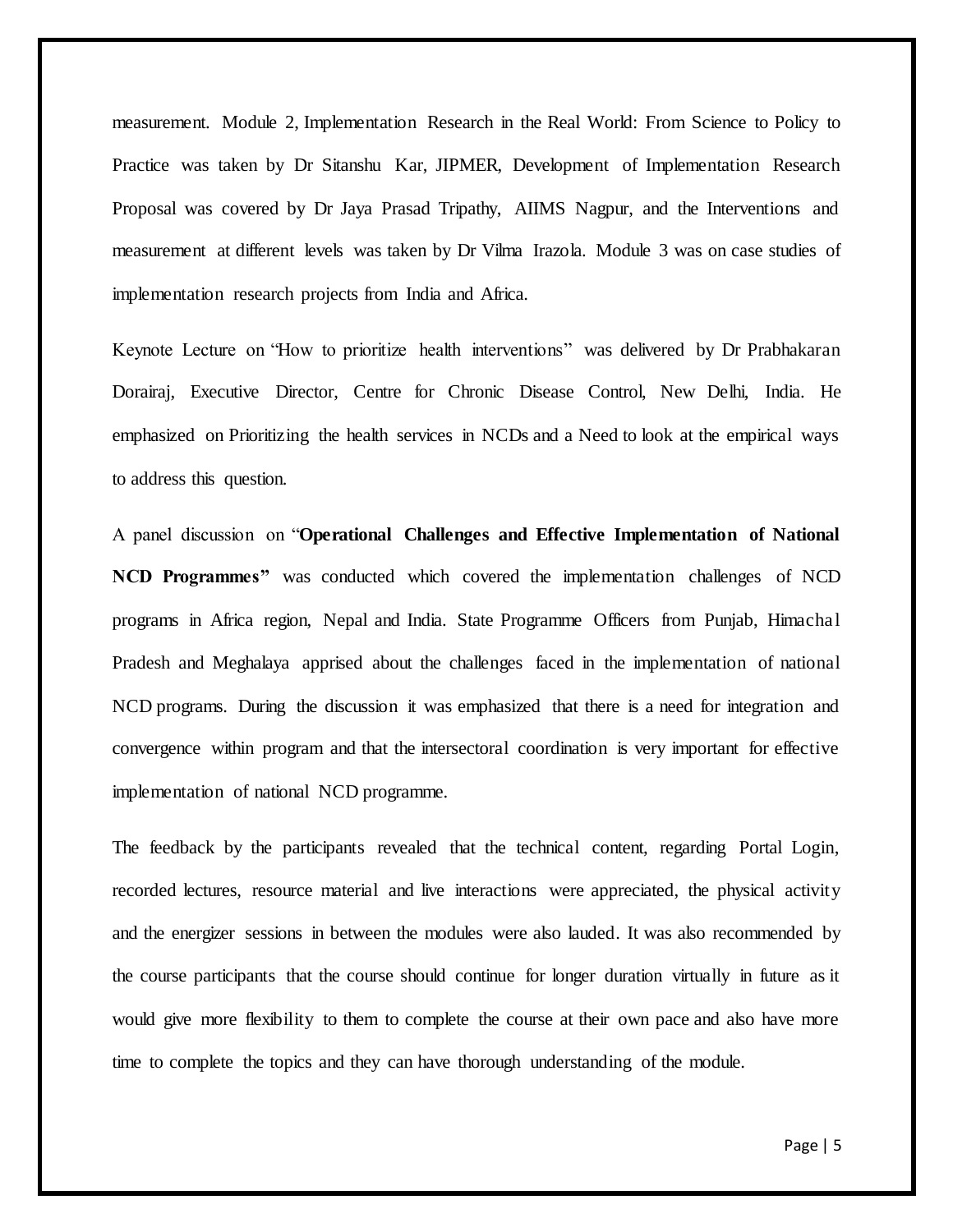#### **INTRODUCTION OF THE COURSE**

Noncommunicable Diseases (Diabetes, heart diseases, cancer, chronic respiratory diseases) are number one killer at global level and in India. PGIMER, Chandigarh in collaboration with Centre for Implementation Sciences & Research in NCDs, World NCD Federation conducted the 2nd International course on Implementation Sciences and Research in Noncommunicable Diseases from 11th-12th February 2022. Implementation is a major challenge in any national NCD programme as most of the NCD programmes are new. Though there is a growing recognition of the importance of implementation research, significant gaps in human resource capacity and implementation challenges still remain. The 1<sup>st</sup> course was a collaboration between World NCD Federation and Global Alliance for Chronic Diseases (GACD) which was organized as a two days workshop during the 1<sup>st</sup> World NCD Congress 2017 in India and attended by 38 participants. module on Implementation Research is included each year during the International NCD Course organized since 2015 where operational projects are taken up by the participants as a group activity.

Owing to the current pandemic ,a virtual system i.e. an e-learning platform was used for this course. This virtual system catered to all the requisites for the course i.e. registration, course material, presentations and certification. The system included recorded lectures, video links, and access to relevant key documents; backend support to participants for seamless login at their time convenience; group works and assignments; pre and post-test after each module; special sessions with panel of experts on key modules for raising queries and cross leaning portal for the participants. This e-learning platform can be used subsequently after modification in future in addition the regular class-room courses. This will give flexibility to the participant to complete the course within a specified time-frame at their own convenience and will also cater to a larger number of participants.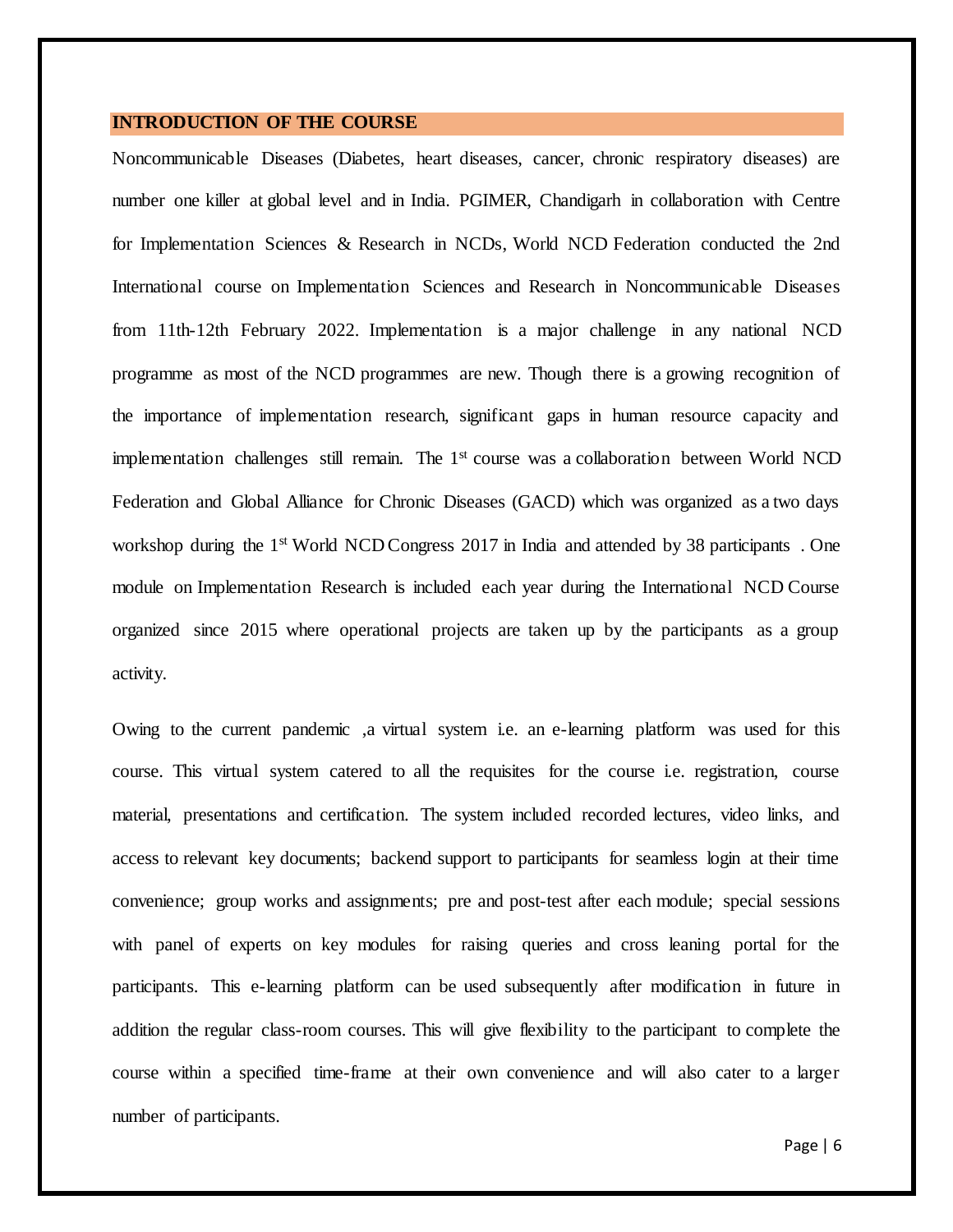The course consisted of 5 modules focusing on implementation research, its key concepts and challenges, development of an implementation research proposals, the multilevel interventions, and capacity building and funding for implementation research. Eminent faculty from India and abroad with an expertise in the area of implementation research delivered the lectures which were pre-recorded. Two Live panel discussions on the cutting edge topics in implementation research were embedded in the course.

The course aimed to help the participants to achieve focus on implementation research, build capacity of key faculty, programme managers and Public professionals and to help improve the teaching of NCDs in the medical colleges and undertake implementation research projects in LMICs to be up-scaled at state and national level.

#### **Objectives of the course**

The objectives of the course were to

- a) To advance knowledge and practice in implementation science and research in NCDs.
- b) To identify and address the barriers to effective implementation and scale-up of evidencebased interventions.
- c) To apprise of strategies and activities for engaging with key stakeholders in the translation of the evidence into implementation.
- d) To develop generalizable insights and best implementation practices.
- e) To showcase examples of implementation research and the uptake of research findings into policy and practice.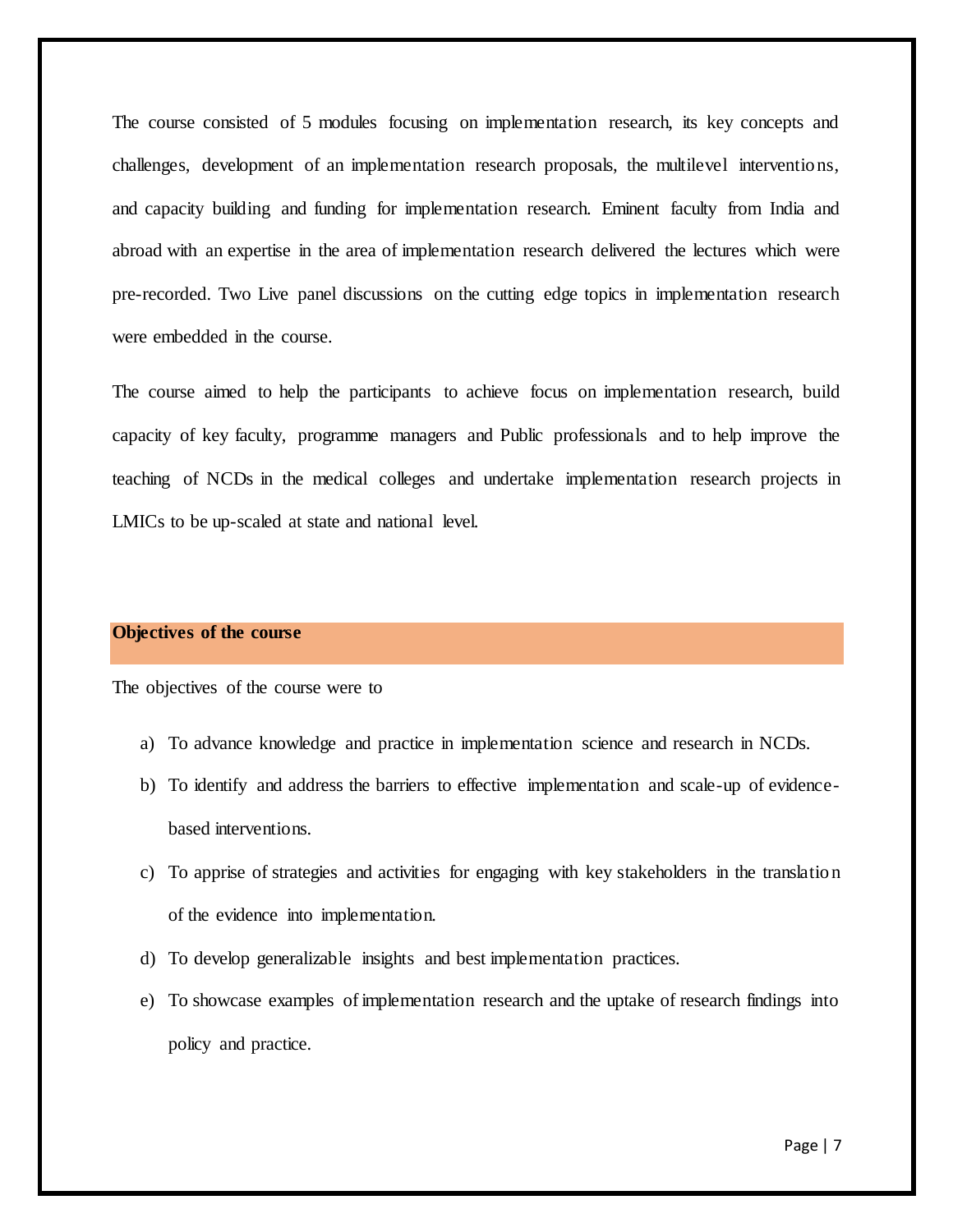#### **Expected Outcomes of the course**

- a) Develop a pool of health professionals trained in implementation sciences and research for effective implementation of National NCD programs in LMICs
- b) Undertake demonstration projects in LMICs to be up-scaled at state and national level.
- c) A linkage between the evidence generated by the Centre of Evidence based research in NCDs and implemented by the CISR- WNF.

#### **Day-wise Proceedings**

#### **DAY 1: 11th February 2022**

During the inaugural function, Dr. JS Thakur, Prof, Dept of Community Medicine & School of Public Health; President, World NCD Federation and Course Coordinator informed about course objectives and expected outcomes. He apprised that diabetes and hypertension control rates are very low in India (10-15%) while the cancer screening rates are 5-10 %. He highlighted that there is evidence to practice gap, and this course will be an important step towards the growing emphasis on implementation science as an essential aspect of bridging the evidence-to-practice gap.

Prof Arun Aggarwal, Prof & Head, Dept of Community Medicine & School of Public Health, PGIMER Chandigarh in his welcome address mentioned that the course is covering many important aspects of implementation sciences including health system strengthening. He emphasized the importance of Implementation research in the prevention and control of noncommunicable diseases.

Page | 8 Day 1 cover the 3 modules which were on the e-learning portal of the World NCD Federation. In Session 1, Prof JS Thakur spoke on Implementation Science: Overview, key concepts and issues and Dr Vilma Irazola, Argentina delivered lecture on Selecting appropriate study design and measurement. Session 2, Implementation Research in the Real World: From Science to Policy to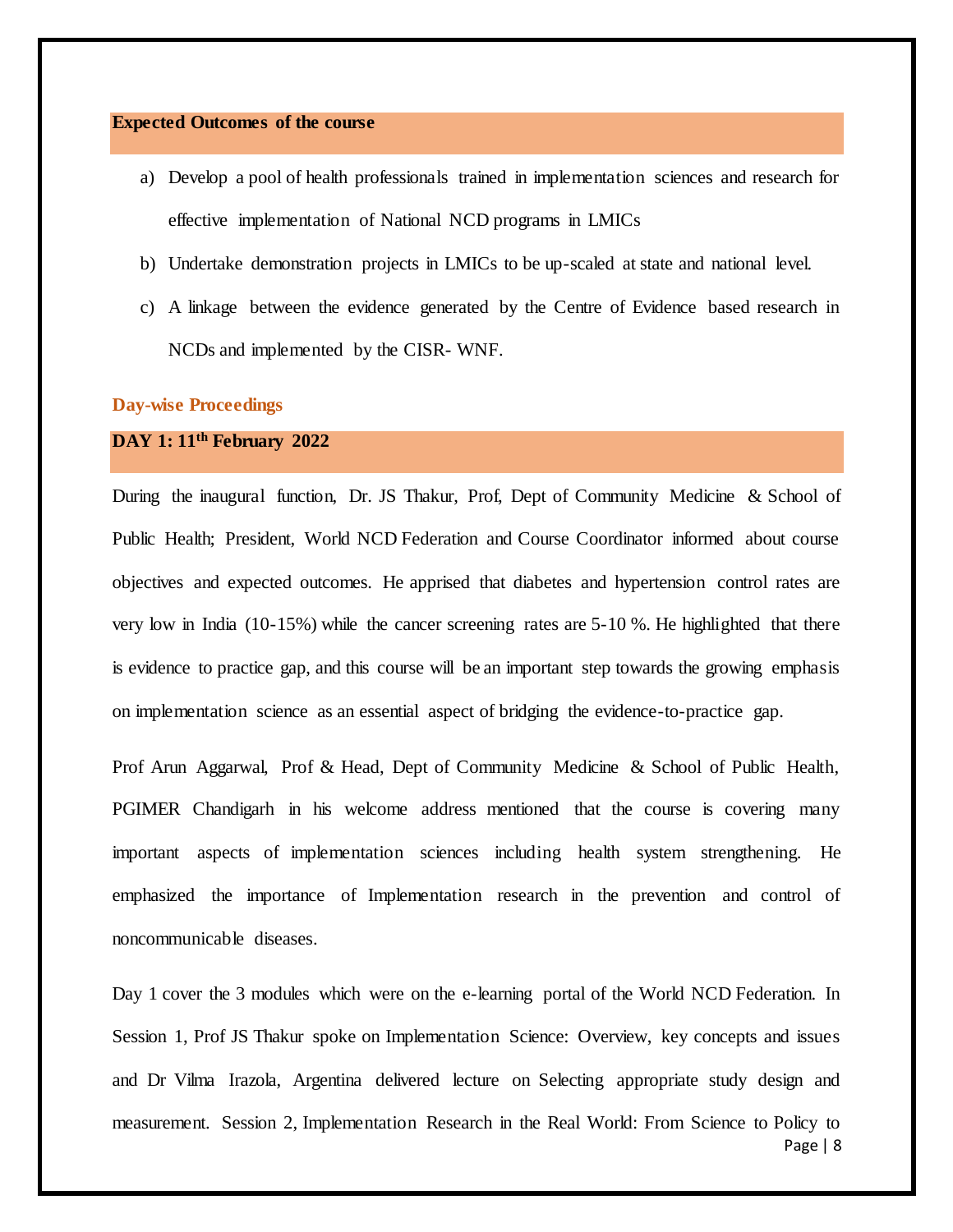Practice was taken by Dr Sitanshu kar, JIPMER, Development of Implementation Research Proposal was covered by Dr Jaya Prasad Tripathy, AIIMS Nagpur, and the Interventions and measurement at different levels was taken by Dr Vilma Irazola. Session 3 was on case studies of implementation research projects from India and Africa.

Keynote Lecture on "How to prioritize health interventions" was delivered by Dr Prabhakaran Dorairaj, Executive Director, Centre for Chronic Disease Control, New Delhi, India. He mentioned that 2/5th of CVDs and diabetes occur in the age of 30-69 years group. LMICs have 73% of NCD mortality, he highlighted that LMICs have higher mortality due to NCDs and lesser spending on their treatment. He emphasized on Prioritizing the health services in NCDs and a Need to look at the empirical ways to address this question.

A panel discussion on "c" was conducted which covered the implementation challenges of NCD programs in Africa region, Nepal and India. State Programme Officers from Punjab, Himachal Pradesh and Meghalaya apprised about the challenges faced in the implementation of national NCD programs. During the discussion it was emphasized that there is a need for integration and convergence within program and that the intersectoral coordination is very important for effective implementation of national NCD programme.

## **DAY 2: 12th February 2022**

The participants presented their feedback about the yesterday's sessions including training lectures, interaction with the faculty and live panel discussion on important NCD aspects. The idea of interactive training through a virtual mode was highly appreciated by all participants. On the last day, the participants were trained on health system strengthening, capacity building and funding for implementation research, via online video lectures.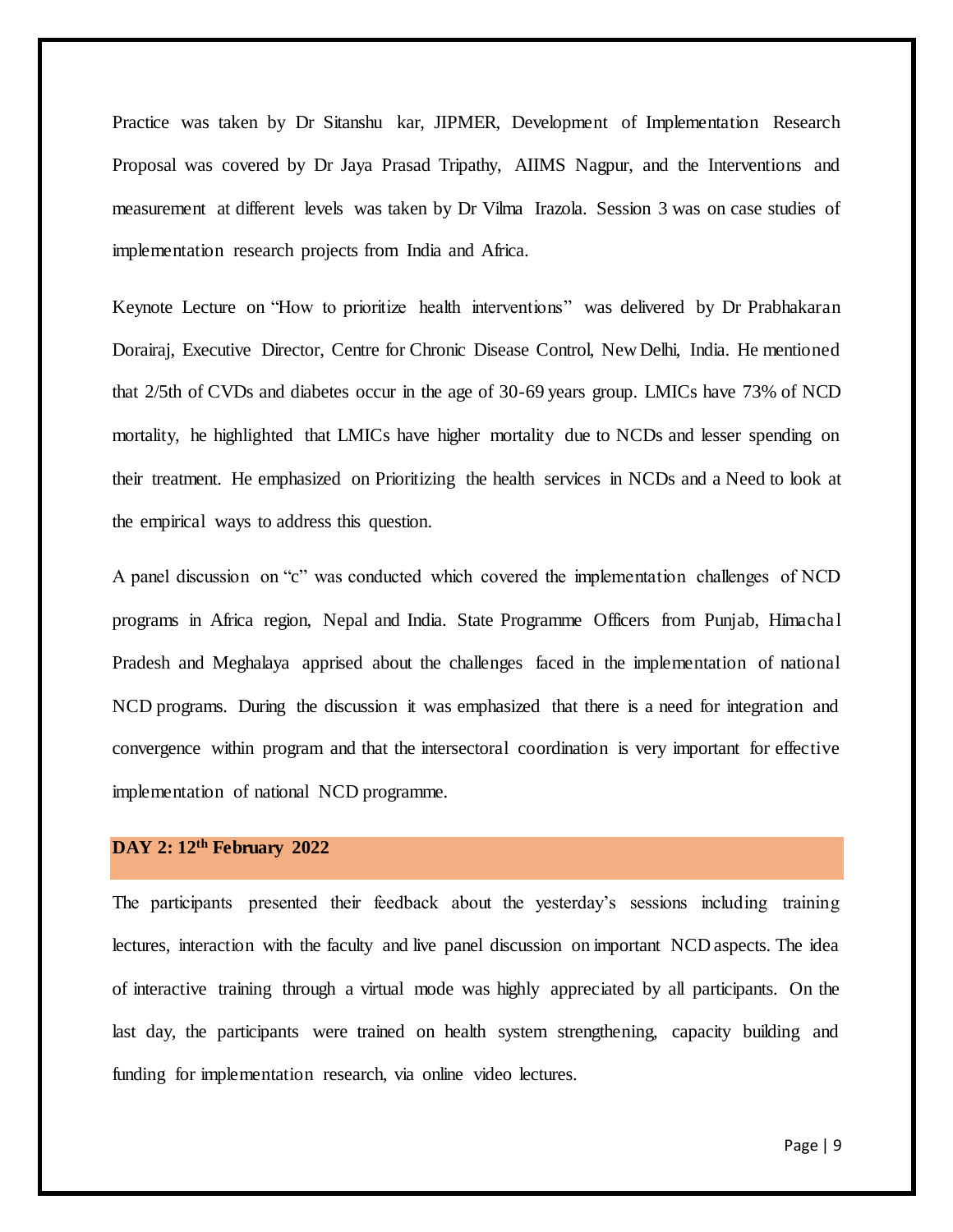This was followed by yet another live panel discussion under the chairmanship of Sh. Nilambuj Sharan, Joint Secretary, Pradhan Mantru Swasthya Surakhsha Yojana, Government of India. Panelists included Dr. Pradeep Joshi, WHO, Dr. JP Narian, SAFETYNet, Dr. Sunny, MoHFW, Dr. Dhirendra Sinha, and Dr. Ashoo Grover, ICMR and they discussed Strengthening Implementation Research in National NCD Programs. It was stressed that scope of integration and within the various national programs for NCD should be explored. Also, compendium of best practices should be brought and be taken up by the states and other developing countries.

Prior to the commencement of the course, participants were encouraged to submit the implementation research proposals under a Call for Concept Notes. During the last day, the 5 best selected proposals were presented to a panel of the experts namely Dr KR Thankappan, Dr JP Tripathy and Dr JS Thakur and also contributed in enhancing the training participants' capacity by providing technical support under the Centre for Implementation Research in NCDs to develop proposals on Implementation research.

This was followed by another live session of interaction with faculty members for the day's training where participants were able to interact with the faculty for discussion on practical issues associated with implementation research including health system strengthening and capacity building and funding for Implementation research. Dr Meenu Singh, Dr. JS Thakur and Dr. Kathirvel S from PGIMER Chandigarh were present ass course faculty.

Last but not the least, the valedictory function was graced by the presence of Dr. Arvind Rajwanshi, who is serving as Executive Director & CEO, AIIMS Rae Bareily and Director of AIIMS Rishikesh. He raised concerns regarding the rising cancer rates in India and emphasised the importance of implementation research to find the barriers and effectively implementing cancer screening. Dr. GB Singh, DHS Punjab also graced the occasion. He appreciated the role of World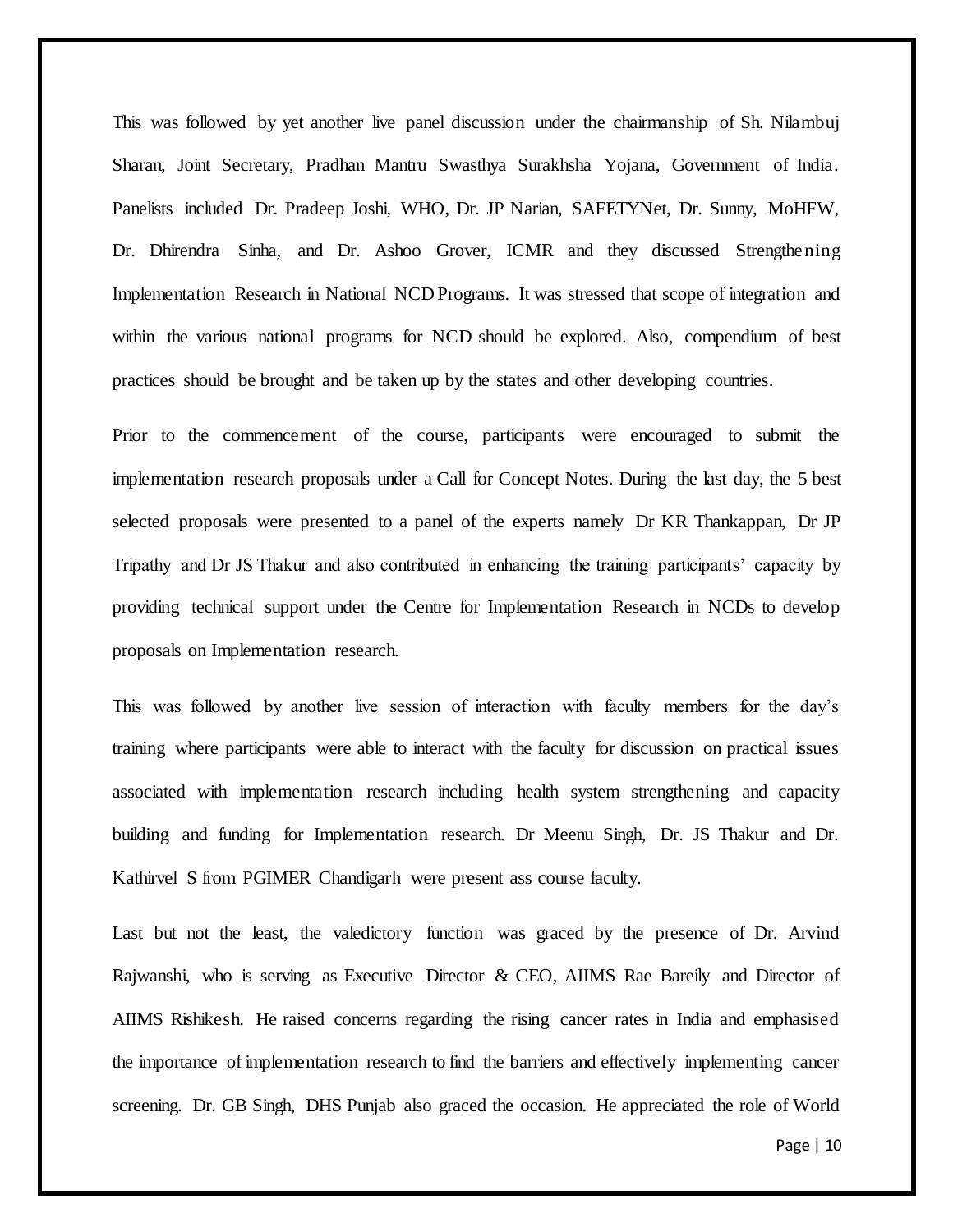NCD Federation and PGIMER, Chandigarh for organising such innovative and interactive courses. Experience by the course participants and course faculty was also shared.

Participants feedback suggested that the course was really an enriching experience since in the low and middle income countries like India, Africa, Nepal, Ghana, etc. such research programs are not yet a part of the health programs and policies and the research on this aspect is also very limited in these countries. Physical activity sessions during the live session conducted by course organizers using the online video conferencing platforms were unique to the course. All the participants will develop one implementation research proposal which will be implemented in their respective state/county.

#### **Course evaluation**

In order to evaluate the progress of the course participants the following things were undertaken:

#### **I Pre and Post Course Assessment**

Mean scores of the pre and post-test group scores showed significant improvement (p<0.001) in the knowledge of participants. There was a significant improvement from a mean of 67.5% in the pre-test and 77.7% in the post-test.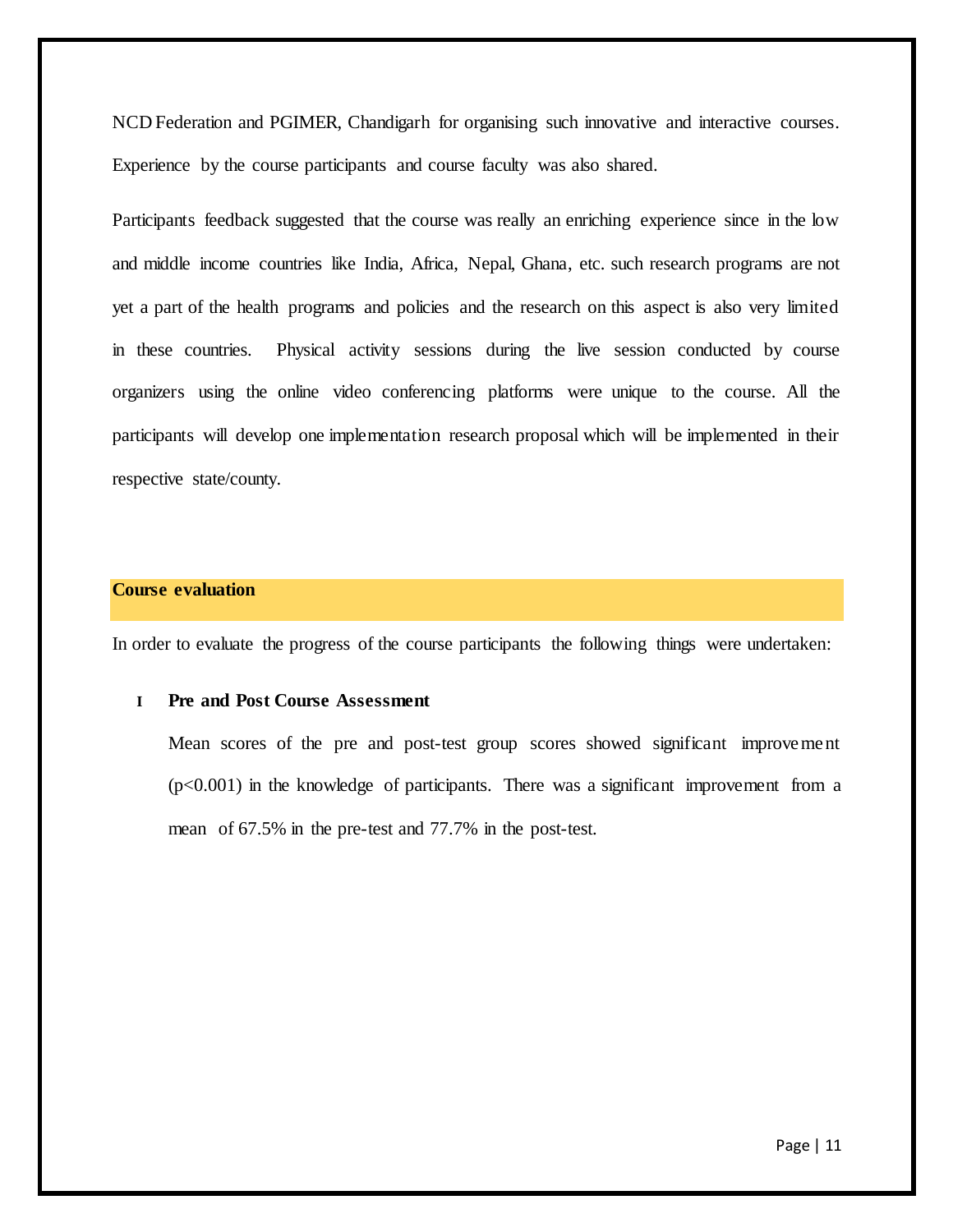

#### **II Technical Feedback scoring**

Feedback score were provided by the participants based on their source of information, Clarity of course platform, Content of resource videos and lecture notes, live interaction and also regarding their overall experience about the course. Few of the participants expressed that "this virtual course is highly informative and technically suitable from applied National NCD Programme point of view". Overall experience of the participants was very good expressed as an "Informative blend of evidence based implementation research and innovation by interactive learning".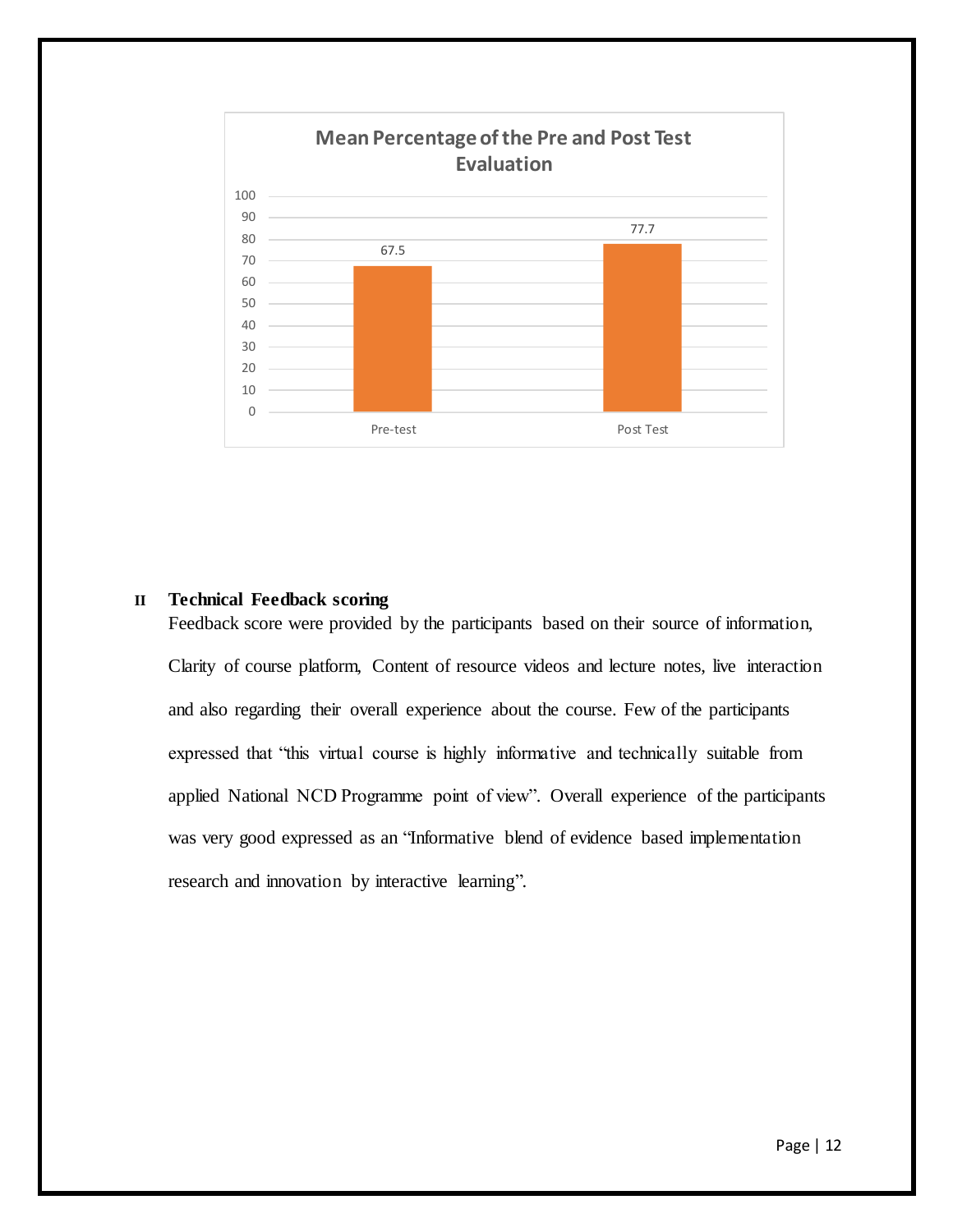## **Recommendations**

- o The live interactive sessions during the course ensured continued participation of the participants and interaction with the course faculty which is very important while organizing a virtual course.
- o Physical activity sessions and the energizers uploaded on the e learning World NCD Federation portal was liked by the participants and it should be continued.
- o Implementation research should get a priority and implementation projects should be undertaken under National/ State health ministry.
- o Compendium of best practices in implementation research should be brought and be taken up by the states and other developing countries.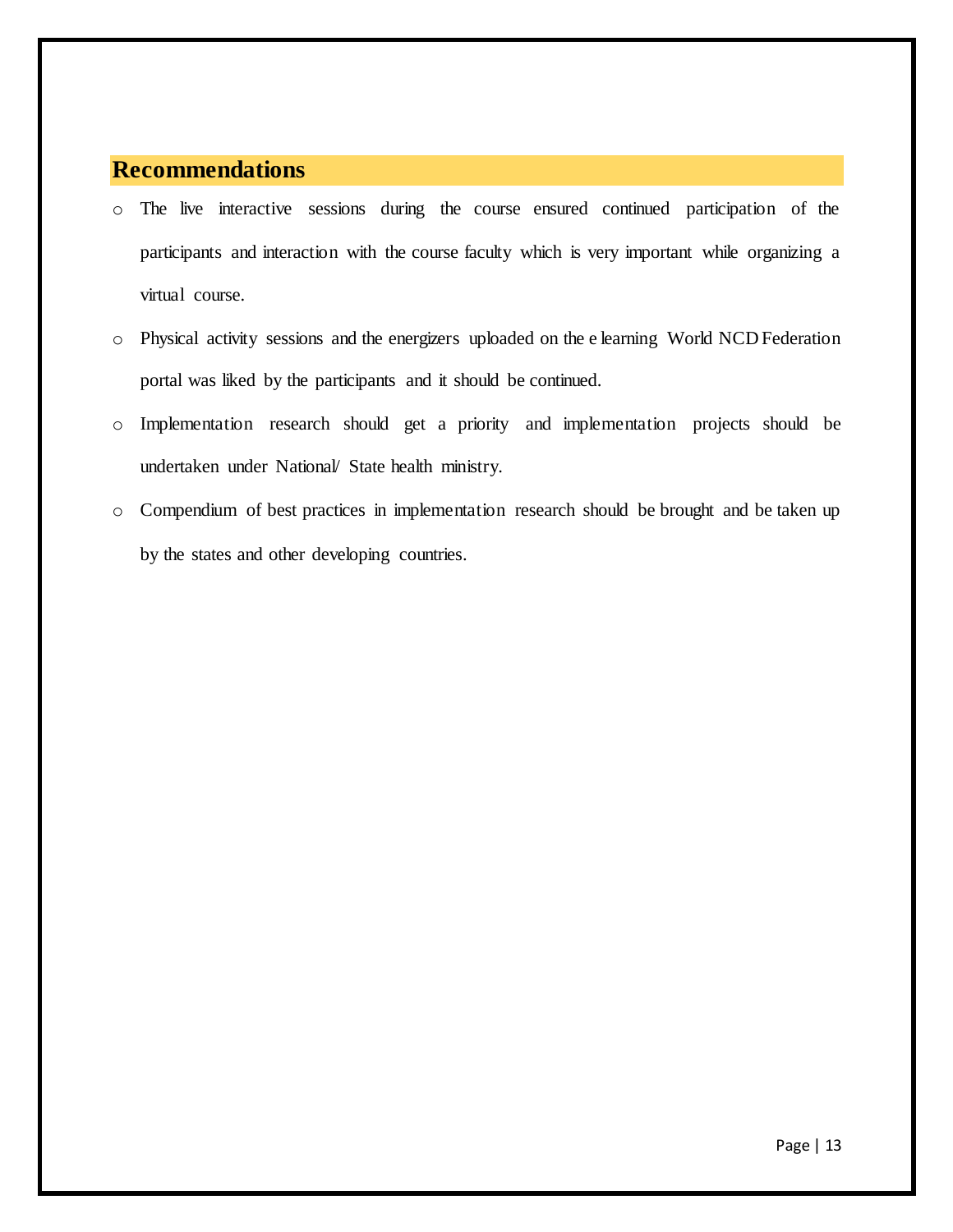## **ANNEXURES:**

**Annexure 1: Agenda**

**Annexure 2: Media Coverage**

**Annexure 3: Photo gallery of the Course**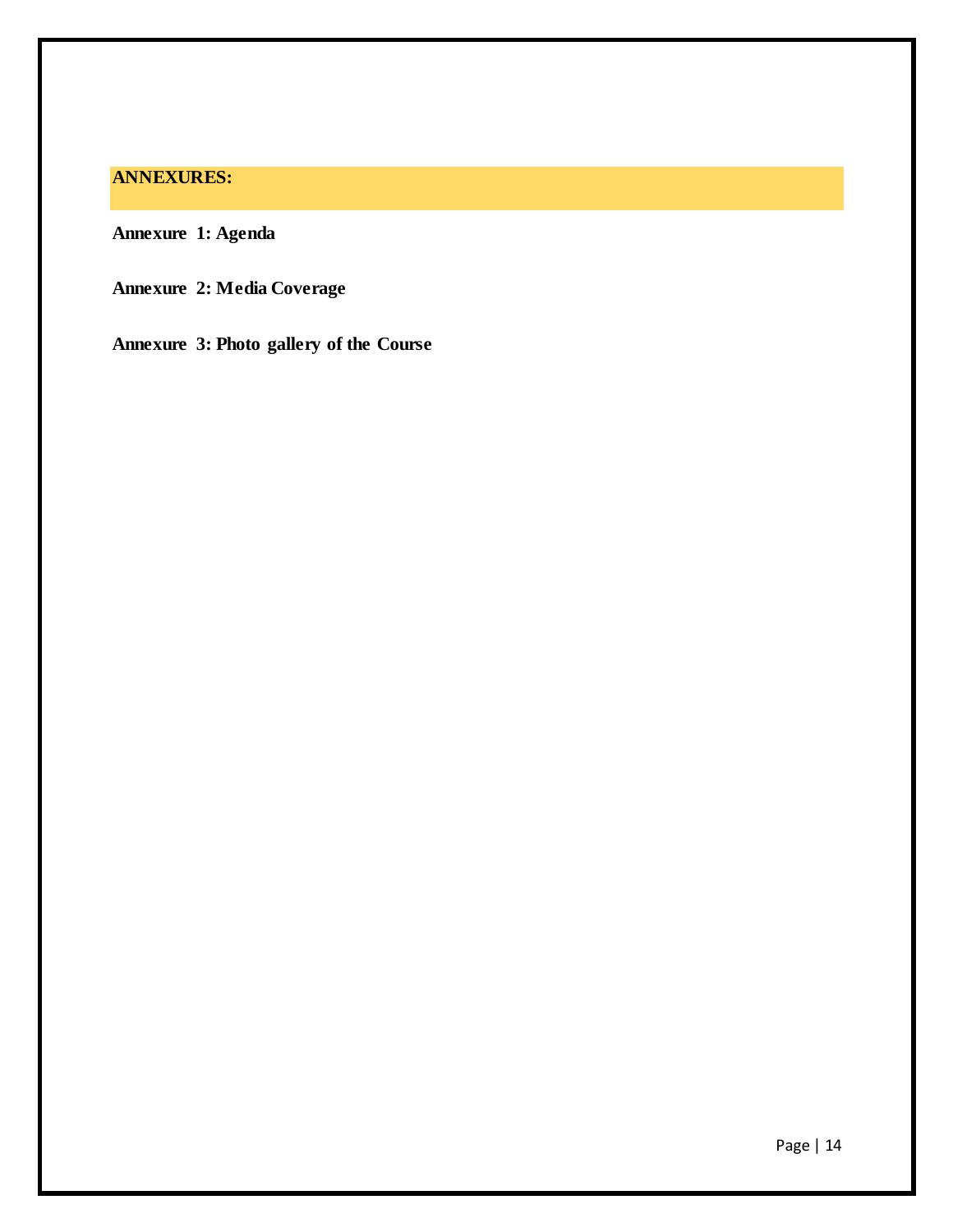|                                           | <b>2nd International Course</b>                                                    |                                 |
|-------------------------------------------|------------------------------------------------------------------------------------|---------------------------------|
|                                           | on                                                                                 |                                 |
|                                           | <b>Implementation Sciences &amp; Research in NCDs</b>                              |                                 |
|                                           | Dates: 11 <sup>th</sup> February to 12 <sup>th</sup> February 2022                 |                                 |
|                                           | <b>Partners:</b> Centre for Implementation Science and Research in NCDs, World NCD |                                 |
|                                           | Federation; PGIMER, Chandigarh                                                     |                                 |
|                                           | Schedule_v9                                                                        |                                 |
| Time (IST)                                | <b>Module/Activity</b>                                                             | Facilitator/ faculty            |
|                                           | Day 1, Friday 11 <sup>th</sup> February                                            |                                 |
| Pre-Course Assessment @ e-learning portal |                                                                                    |                                 |
|                                           |                                                                                    |                                 |
| 9:00-9:30 AM                              | Live Session 1: Introduction to the course                                         |                                 |
|                                           | participants                                                                       | Lead Faculty: Prof JS Thakur,   |
|                                           | <b>Session I: Implementation Science: Overview</b>                                 | Chandigarh, India               |
|                                           |                                                                                    | Dr Vilma Irazola, Institute for |
|                                           |                                                                                    | Clinical Effectiveness and      |
| 9:30-.10.45 AM                            |                                                                                    | Health Promotion, Argentina     |
|                                           | An introduction to course<br>$1_{-}$                                               | Prof JS Thakur, Prof of         |
|                                           | Implementation Science: Overview, key<br>2.                                        | Community Medicine,             |
|                                           | concepts and issues                                                                | PGIMER, Chandigarh, India       |
|                                           |                                                                                    | Dr Vilma Irazola, Institute for |
|                                           | Selecting appropriate study design and<br>3.<br>measurement for your project       | Clinical Effectiveness and      |
|                                           |                                                                                    | Health Promotion, Argentina     |
| 10:45-11:00 AM                            | <b>Mobility Break</b>                                                              |                                 |
|                                           |                                                                                    | Lead Faculty: Dr JP Tripathy,   |
| 11:00 AM-12:30                            | <b>Session II: Implementation Research in the Real</b>                             | AIIMS Nagpur, India             |
| Noon                                      | World                                                                              | Dr Sitanshu Kar, JIPMER,        |
|                                           |                                                                                    | Puducherry, India               |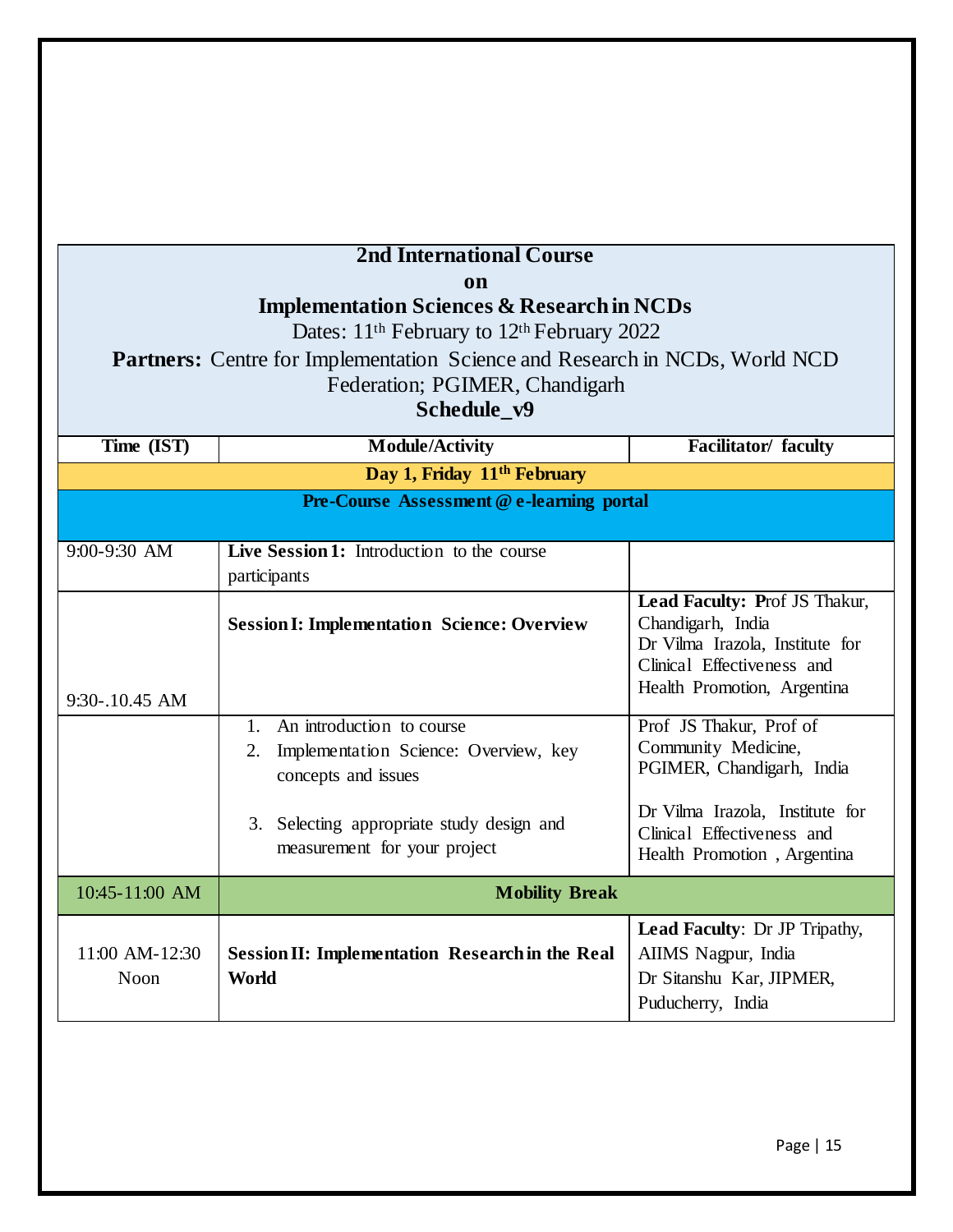| 1:30-2:30 PM  | <b>Session III: Case studies of implementation</b><br>research projects                                                                         | Lead Faculty: Dr JS Thakur,<br>PGIMER, Chandigarh, India<br>Dr Davison Munodawafa,<br>Zimbabwe, Africa                                                                                                                                 |
|---------------|-------------------------------------------------------------------------------------------------------------------------------------------------|----------------------------------------------------------------------------------------------------------------------------------------------------------------------------------------------------------------------------------------|
|               | 1:00-1:30 PM<br>Lunch break                                                                                                                     |                                                                                                                                                                                                                                        |
| 12:30-1:00 PM | 3. Interventions and measurement at different<br>levels<br>Live Session 2: Inaugural Function                                                   | Dr Vilma Irazola, IECS,<br>Argentina<br>Guest of Honour: Dr GB Singh,<br>Director Health Services.<br>Punjab<br>Welcome Address: Prof Arun<br>Aggarwal, Prof & Head, Dept of<br>Community Medicine & SPH,<br>PGIMER, Chandigarh, India |
|               | Implementation Research in the Real World:<br>1.<br>From Science to Policy to Practice<br>2. Development of Implementation Research<br>Proposal | Dr Sitanshu Kar, JIPMER,<br>Puducherry, India<br>Dr JP Tripathy, AIIMS, Nagpur,<br>India                                                                                                                                               |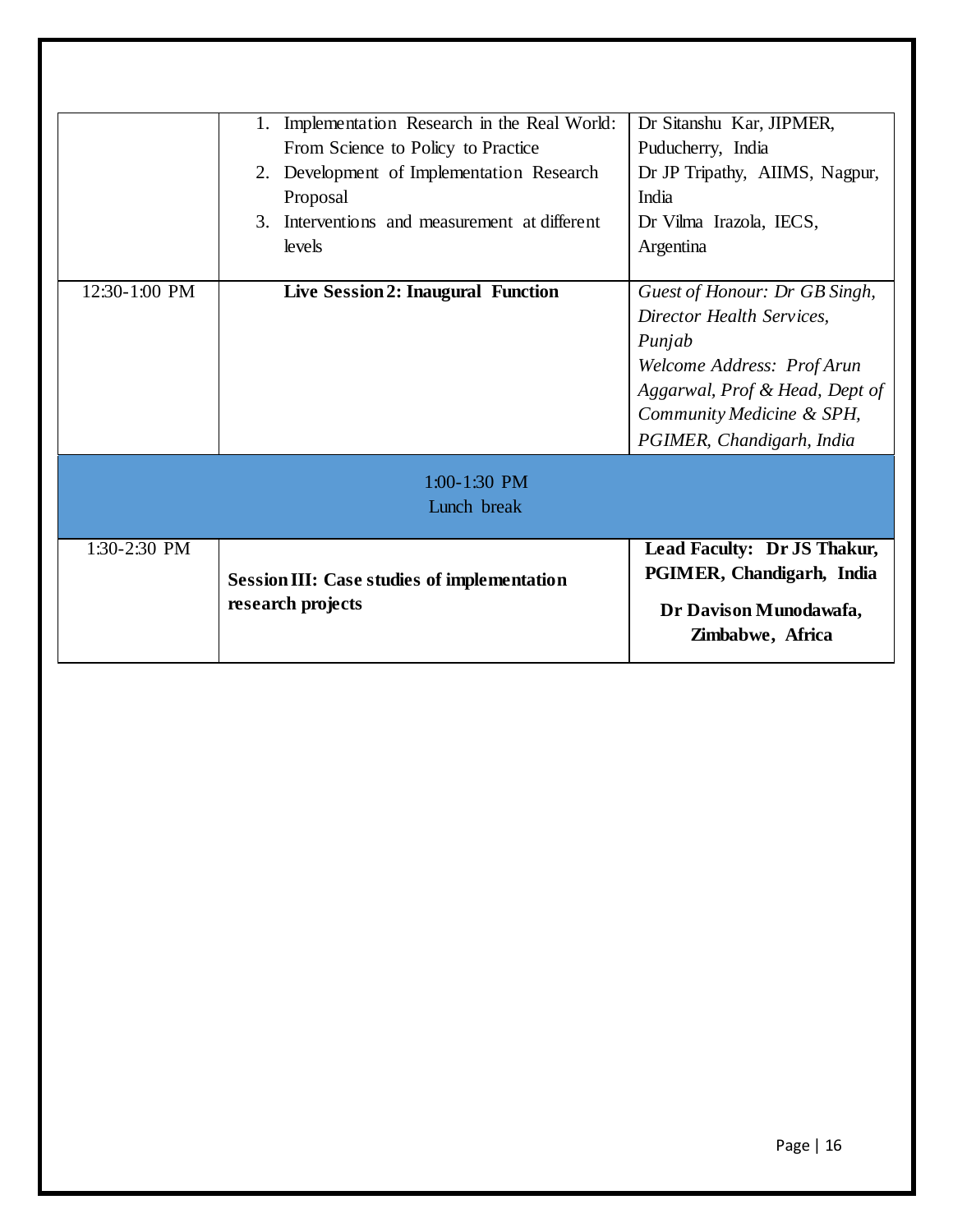|                | 1. Implementation Research framework for<br>NCDs guidelines in Africa.                                                                                    | Dr Davison Munodawafa,<br>Zimbabwe, Africa                                                                                                         |
|----------------|-----------------------------------------------------------------------------------------------------------------------------------------------------------|----------------------------------------------------------------------------------------------------------------------------------------------------|
|                | Delivering a "standardized package of care"<br>2.<br>for diabetes in primary health care settings<br>in Maharashtra, India: effectiveness &<br>experience | Dr JP Tripathy, AIIMS Nagpur,<br>India                                                                                                             |
|                | 3. Implementing World NCD Federation NCD<br>guidelines in primary health care settings in<br>Chandigarh                                                   | Ria Nangia, CISR-NCD, India                                                                                                                        |
|                | 4. Kerala Diabetes Prevention and scale up<br>project                                                                                                     | Prof KR Thankappan, Central<br>University, Kasargod, Kerala,<br>india                                                                              |
|                | 5. Implementation of Integrated screening and<br>assessment of NCDs in North India- A<br>community-based, pilot mixed-methods<br>study                    | Dr Kathirvel S., PGIMER,<br>Chandigarh, India                                                                                                      |
|                | 6. Implementing Multimodal Approach to<br>Chronic Non-cancer pain management at<br>primary health care settings                                           | Dr Arpita Das, All India Institute<br>of Hygiene and Pubic Health,<br>Kolkata, India                                                               |
| 2:30-3:00 PM   | Live Session3: Keynote Lecture "How to<br>prioritize health interventions "                                                                               | Chair: Prof JS Thakur,<br>PGIMER, Chandigarh, India                                                                                                |
|                |                                                                                                                                                           | Dr Prabhakaran Dorairaj<br>Executive Director, Centre for<br>Chronic Disease Control, New<br>Delhi, India<br>Professor (Epidemiology)<br>LSHT, UK. |
|                | Live Session 4: PANEL DISCUSSION "Operational Challenges and Effective                                                                                    |                                                                                                                                                    |
|                | <b>Implementation of National NCD Programmes"</b>                                                                                                         |                                                                                                                                                    |
|                | Chair: Sh Vishal Chauhan, JS NCD, MoHFW, Govt of India                                                                                                    |                                                                                                                                                    |
| $3:00-4:00$ PM | Moderator: Prof JS Thakur, PGIMER, Chandigarh                                                                                                             |                                                                                                                                                    |
|                | Dr David Okello, Africa, Dr Deepak Yadav, Nepal, Prof Sanjay Bhadada, PGIMER,                                                                             |                                                                                                                                                    |
|                | Dr Atul Budukh, TMC, Mumbai, State Program Officers, Meghalaya, Punjab,                                                                                   |                                                                                                                                                    |
|                | Himachal Pradesh & Haryana                                                                                                                                |                                                                                                                                                    |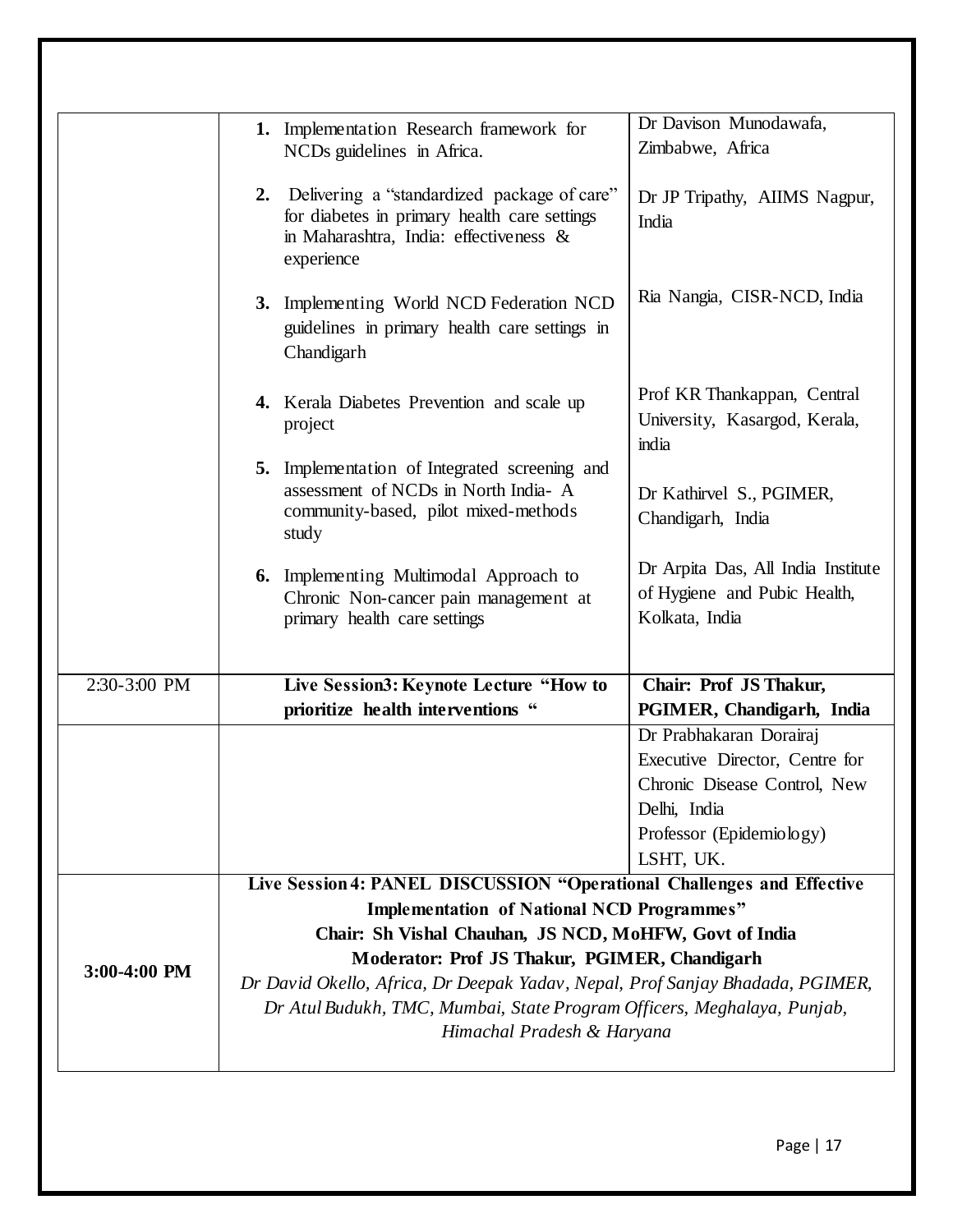| 4:00-5:00 PM                               | Live Session 5: Interaction with the Course Faculty; Discussion and queries                                                                                                                                          |                                                                                                                    |  |  |
|--------------------------------------------|----------------------------------------------------------------------------------------------------------------------------------------------------------------------------------------------------------------------|--------------------------------------------------------------------------------------------------------------------|--|--|
| Day 2, 12 <sup>th</sup> February, Saturday |                                                                                                                                                                                                                      |                                                                                                                    |  |  |
| $9:00-9:30$ AM<br>(IST)                    | Live Session 6: Refection session of the previous day                                                                                                                                                                |                                                                                                                    |  |  |
| 9:30-10:45 AM                              | <b>Session IV: Health System and Implementation</b><br><b>Research</b>                                                                                                                                               | Lead Faculty: Prof JS Thakur,<br>PGIMER, Chandigarh, India<br>Dr Rajiv Saran, Prof, University<br>of Michigan, USA |  |  |
|                                            | 1. Role of Health System Strengthening in<br><b>Implementation Research</b>                                                                                                                                          | Prof Arun Aggarwal, Prof &<br>Head, DCM &SPH, PGIMER,<br>Chandigarh                                                |  |  |
|                                            | 2. Learning Health Systems and Implementation<br>Research                                                                                                                                                            | Dr Rajiv Saran, Prof of<br>Medicine and Epidemiology,<br>University of Michigan, USA                               |  |  |
|                                            | 3. Use of Technology to promote implementation<br>research                                                                                                                                                           | Prof Meenu Singh, Advanced<br>Pediatric Centre, PGIMER,<br>Chandigarh, India                                       |  |  |
| 10-45-12:00 Noon                           | Session V: Capacity building and funding for<br><b>Implementation Research</b>                                                                                                                                       | Lead Faculty: Dr Kathirvel S,<br>PGIMER, Chandigarh, India<br>Dr Sudha Sivaram, NCI, USA                           |  |  |
|                                            | 1. Capacity building for implementation research                                                                                                                                                                     | Dr Kathirvel S., PGIMER,<br>Chandigarh, India                                                                      |  |  |
|                                            | 2. Building Capacity for Implementation Science<br>in $LMICs$ – Training and Funding                                                                                                                                 | Dr Sudha Sivaram, NCI, USA                                                                                         |  |  |
|                                            | Implementation Research and scale up<br>3.<br>challenges                                                                                                                                                             | Dr Kathirvel S., PGIMER,<br>Chandigarh, India                                                                      |  |  |
| 12:00 -1:00 PM                             | Live Session 7: PANEL DISCUSION- Strengthening Implementation Research in<br><b>National NCD Programs</b><br>Chair: Sh Nilambuj Sharan, JS PMSSY & Economic Advisor, MoHFW, GoI<br>Moderator: Prof JS Thakur, PGIMER |                                                                                                                    |  |  |
|                                            |                                                                                                                                                                                                                      | Page   18                                                                                                          |  |  |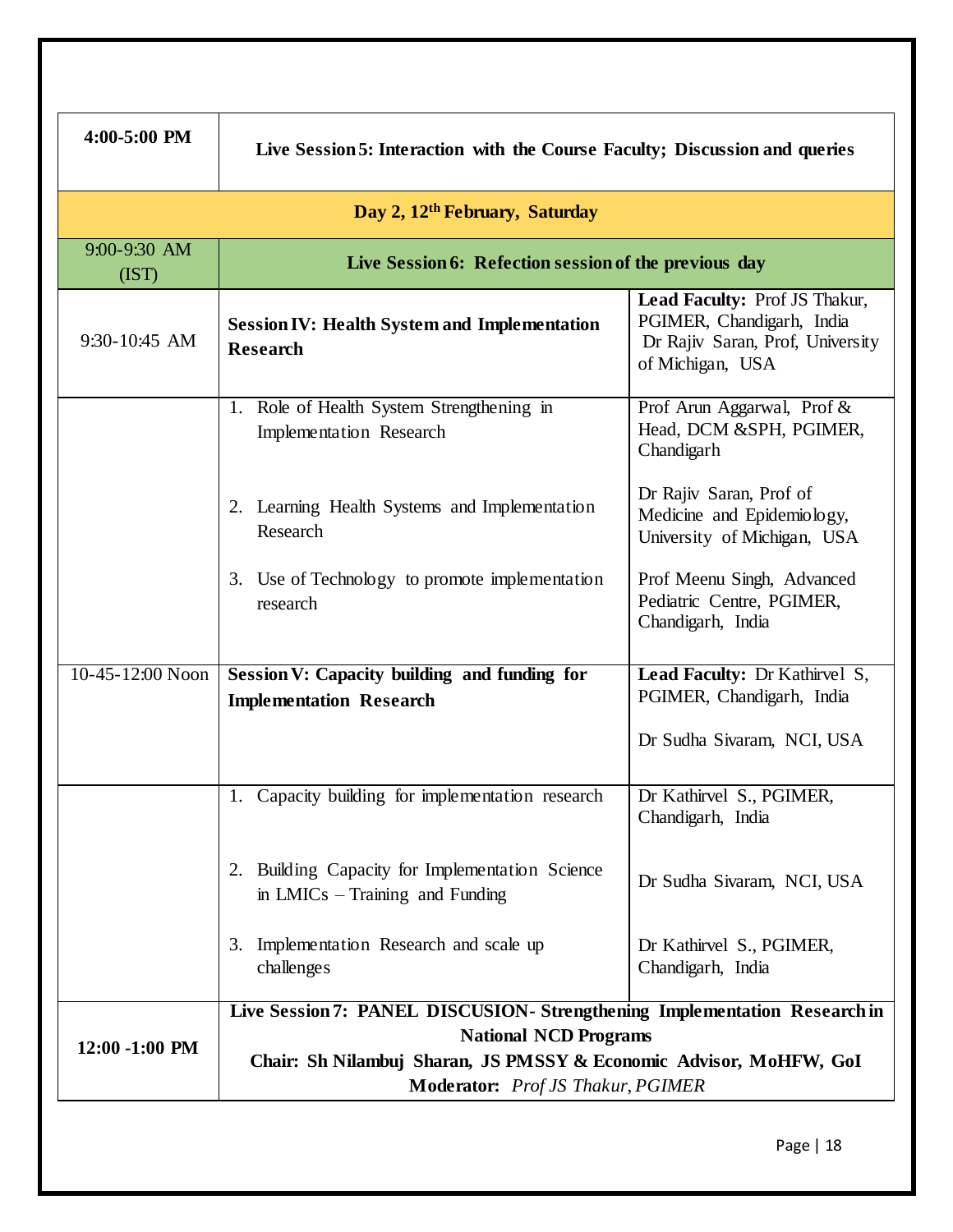|                              | Dr Pradeep Joshi, WHO, Dr Sunny Swarnkar, MoHFW, Dr JP Narain, India, Prof<br>Brian Oldenburg, Australia, Dr Chandrashekhar Potkar, Viatris, Dr Ashoo Grover,       |                                                                                                                                                                           |  |
|------------------------------|---------------------------------------------------------------------------------------------------------------------------------------------------------------------|---------------------------------------------------------------------------------------------------------------------------------------------------------------------------|--|
|                              | ICMR, Dr Varinder Garg, OSD, President PGIMER, Dr. Dhirendra Sinha, Bihar                                                                                           |                                                                                                                                                                           |  |
|                              | $1:00-1:30$ PM                                                                                                                                                      |                                                                                                                                                                           |  |
|                              | Lunch break                                                                                                                                                         |                                                                                                                                                                           |  |
| 1:30-2:30 PM<br>2:30-3:30 PM | Live Session 8: Presentation of the 5 best<br>concept notes under Call for Proposals<br>Live Session 9: Interaction with the Course Faculty; Discussion and queries | <b>Faculty:</b><br>Prof KR Thankappan, Central<br>University, Kasargod, Kerala<br>Dr Kathirvel S., PGIMER,<br>Chandigarh, India<br>Dr JP Tripathy, AIIMS Nagpur,<br>India |  |
|                              |                                                                                                                                                                     |                                                                                                                                                                           |  |
| 3:30-4:00 PM                 | Live Session 10: Valedictory Function and closing                                                                                                                   | Chief Guest: Prof Arvind<br>Rajwanshi, Executive Director<br>& CEO, AIIMS Rae Bareily and<br>Director, AIIMS Rishikesh,<br><i>India</i>                                   |  |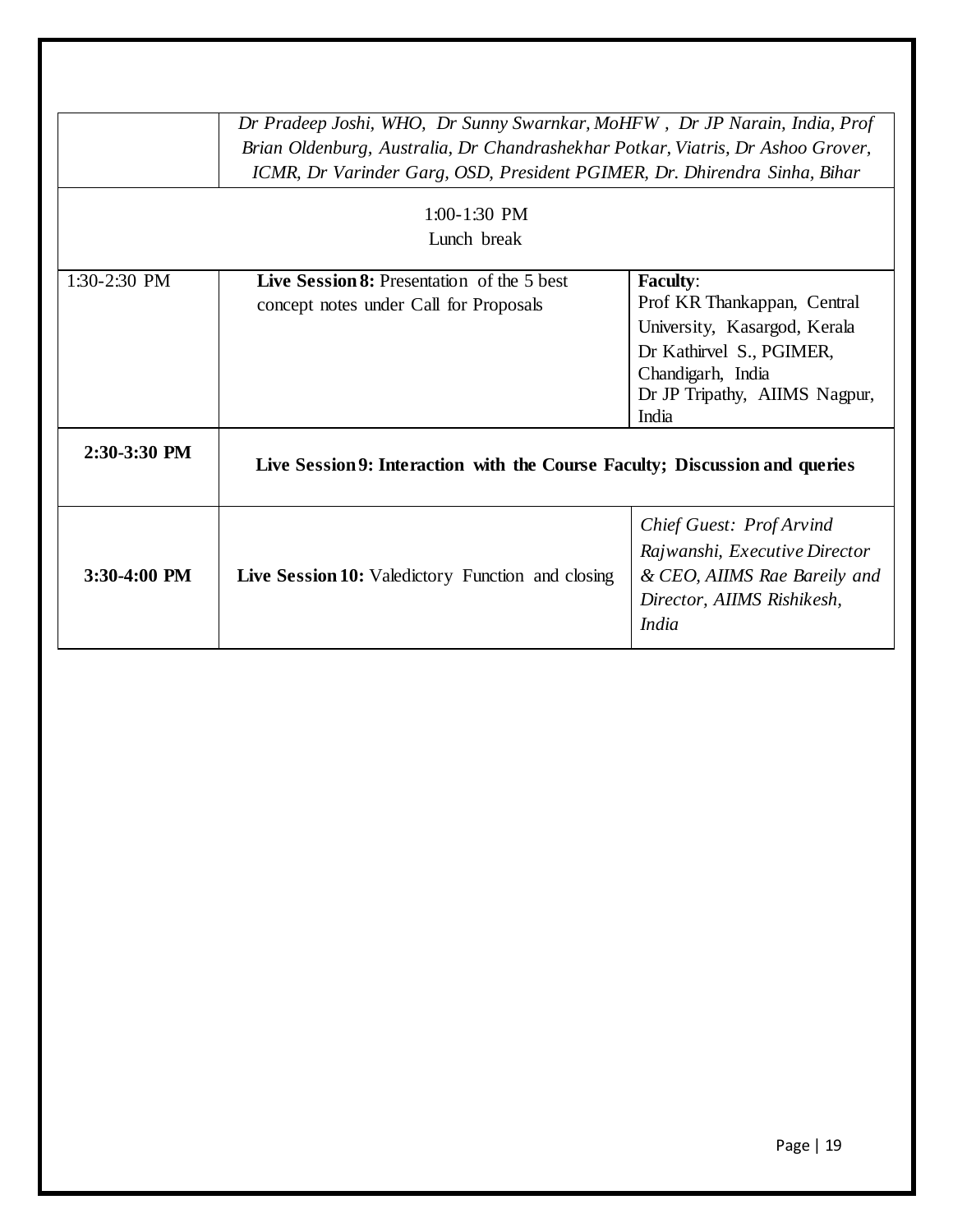#### **Annexure: 2 Media Coverage**



#### Int'l course on implementation research commences at **PGIMER**

PUNJAB EXPRESS BUREAU<br>Chandigarh, February 12

Non-communicable Diseases (Diabetes, heart diseases, cancer, chronic respiratory discusses) are number one<br>killer at global level and in India, PGIMER, Chandigarh in collaboration with Centre for Implementation Sciences and Research in NCDs, World **NCD Federation conducted** the 2nd international course on Implementation Sciences and Research in Nion-communicable Diseases from February  $11 - 12$ 

The course will be an important step towards the growing emphasis on implementation<br>acience as an essential aspect of bridging the evidence-topractice gap as implementa-<br>tion is a major challenge in any is an antional NCD programme as<br>most of the NCD programmes<br>are new. The training will be<br>helivingly through interactive sessions and skill develop-<br>tive sessions and skill development by expert faculty keeping in view COVID-19 pandernic on the e-learning portal of the<br>World NCD Federation.

#### पीजीआइ में इंटरनेशनल कोर्स आयोजित

जारां, चेक्रीमंड : गेर संचारी रोग जैसे मधनेह, ह्रदय, केसर और पुरानी सांस की बीमारियों की रोवाचान को लेकर पीजीआइ में दूसरा इंटरनेशनल<br>कार्त का अफ्रीजन विभाग गया। वैतिवक्त नवर घर और भारत में क्षर साल लक्ष्यों लोगों की मृत्यू हन<br>बीमारियों की कतह होती है । विश्व पनसीडी पेजरेशन के ई-लनिंग पोर्टल पर कोशिड - 19 महामारी को च्छान में रखते हुए विगेषज्ञा और<br>विजयवी ने इंटरविंदव नन और दरीपाल विद्यपत्न के महच्यम ने प्रतिम्बन्द was sweitfürer Resea und fiberaffen पाइयंग्राम का उद्घाटन 11 पदछती

को विभाग मध्य । पंजाब जीएकएर्ने डा. जीवी सिंह इस कार्यक्रम के विशिष्ट अतिकि में । भारत, नेपाल और अफ्रीका के राज्यों के प्रनसेंगी ds viener, estdieta pileats, 2120 नोडल अधिकारियों सहित कुल लक्का 57 प्रतिष्ठमित्री ने दिस्सा लिया। पाइय्क्षण में कार्यानकान Bermanne aspa stude services और चुनेतियों, यायान्वियन अनुसंधान प्रस्तावों के विकास, बहुस्तरीय<br>हस्तावेप और क्षमता निर्माण और कार्यान्वयन अनुसंधान के लिए विश पोषमा घर च्यान केंद्रित करने वाले पांच मॉडियूल प्रबङ्गत क्रिय गय।

## ਪੀ ਜੀ ਆਈ. ਵਲੌਂ ਦੋ ਦਿਨਾਂ ਅੰਤਰਰਾਸ਼ਟਰੀ ਕੋਰਸ

ਚੰਡੀਗੜ੍ਹ, 12 ਫਰਵਰੀ (ਮਨਜੋਤ<br>ਸਿੰਘ ਜੋਤ) ਪੀ. ਜੀ. ਆਈ. ਵਲੋਂ ਸੈਂਟਰ ਫਾਰ ਇਪਲੀਮੈਟੇਸ਼ਨ ਸਾਇੰਸਜ਼ ਐਂਡ ਫਰ ਮੁਰਖਨਸਟਰਨ ਸਾਰਮਾ ਸਨ, ਵਿਸ਼ਵ<br>ਐਨ.ਸੀ.ਡੀ. ਫੈਡਰੇਸ਼ਨ ਦੇ ਸਹਿਯੋਗ ਨਾਲ<br>ਗੈਰ ਸੈਚਾਰੀ ਰੋਗਾਂ 'ਚ ਲਘੂ ਵਿਗਿਆਨ ਤੇ ਗਰ ਸਾਚਾਰਾ ਰਗਾ 'ਚ ਲਗੂ ਜ਼ਬਰਗੀ'ਨਾ<br>ਬੇਜ ਬਾਰੇ ਦੇ ਦਿਨਾਂ ਅੰਤਰ ਰਾਸ਼ਟਰੀ ਕੋਰਸ<br>ਕਰਵਾਇਆ ਗਿਆ। ਇਹ ਕੋਰਸ ਗੋਰ<br>ਸੋਚਾਰੀ ਰੋਗਾਂ ਦੇ ਵੈੱਧ ਰਹੇ ਜ਼ੋਰ ਵੈੱਲ ਇਕ ਮਹੋਤਵਪੂਰਨ ਕਦਮ ਹੋਵੇਗਾ। ਸਿਖਲਾਈ ਸਰਤਵਪੂਰਨ ਕਦਸ ਰਵਜ਼ਾ '। ਸਮੂਲ ਦਾ ਜ਼ਿਲ੍ਹਾ ਦਾ ਜ਼ਿਲ੍ਹਾ ਦੀ ਕਰਨਕ ਐਨ. ਸੀ. ਡੀ. ਫੈਕਰੋਸ਼ਨ ਦੇ ਈ-<br>ਲਰਨਿੰਗ ਪੋਰਟਲ 'ਤੇ ਕੋਵਿਡ-19<br>ਮਹਾਂਮਾਰੀ ਨੂੰ ਧਿਆਨ 'ਚ ਰੋਖਦੇ ਹੋਏ<br>ਮਾਹਿਰ ਫੈਕਲਟੀ ਦੁਆਰਾ ਇੰਟਰ ਐਕਟਿਵ<br>ਸੈਸ਼ਨਾਂ ਤੇ ਹੁਨਰ ਵਿਕਾਸ ਦੁਆਰਾ ਕਰਵਾਈ<br>ਜਾਏਗੀ | ਇਸ ਕੋਰਸ ਸਾ ਅਫ਼ਗੀਕਾ ਦੇ ਰਾਜਾਂ ਤੋਂ ਫੇਲਲਟੀ,<br>ਪ੍ਰੋਗਰਾਮ ਮੈਨੇਜਰ ਤੇ ਐਨ.ਸੀ.ਡੀ. ਦੇ ਸਟੇਟ ਨੋਡਲ ਅਫ਼ਸਰਾਂ ਸਮੇਤ 57 ਪਤੀਕਾਗੀ ਹਿੰਸਾ ਲੈ ਰਹੇ ਹਨ।

## **Dunjab Express** 2nd international course on

'Implementation **Research on NCDs'** concludes at PGI

**PUNJAB EXPRESS BUREAU** Chandigarh, February14

The 2nd international course on Implementation Sciences and Research by the World<br>NCD Federation entered its last day. The participants<br>presented their feedback about yesterday's sessions<br>including training lectures, interaction with the faculty and live panel discussion on important NCD aspects.<br>The idea of interactive training through a virtual mode was highly appreciated by all participants. On the last day,<br>the participants were trained on health system strengthening, capacity building and funding for implementation research, via online video lectures. This was followed by

yet another live panel dis-<br>cussion under the chairmanship of Sh. Nilambuj<br>Sharan, Joint Secretary,<br>Pradhan Mantru Swasthya Surakhsha Yojana, Government of India. Panelists included Dr. Pradeep Joshi,<br>WHO, Dr. JP Narian, SAFE-TYNet, Dr. Sanny, MoHFW, Dr. Dhirendra Sinha, and Dr. Ashoo Grover, ICMR and they discussed Strengthening Implementation Research in National NCD Programs.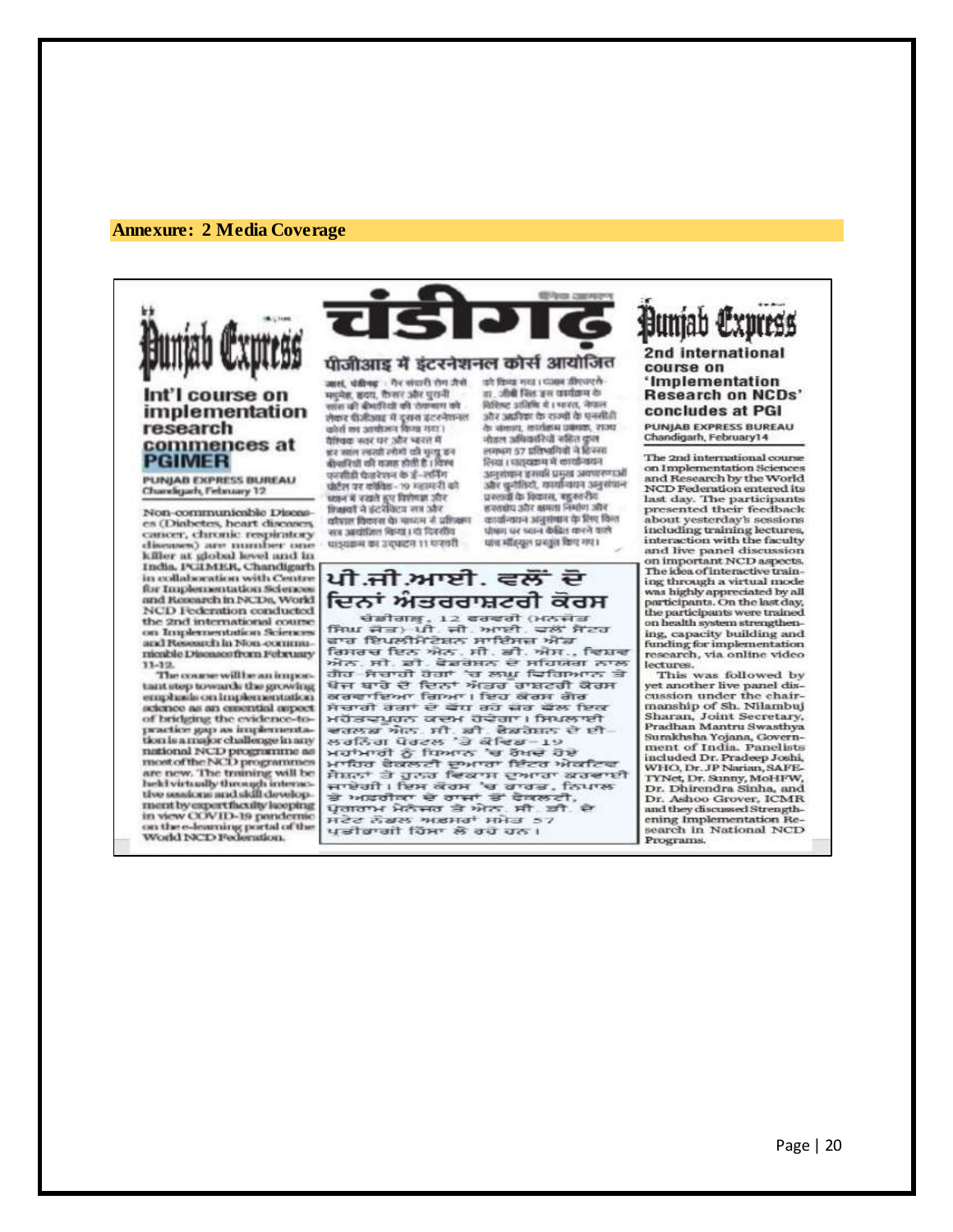## **Annexure:3 Photo Gallery**



*Panel Discussion on Operational Challenges and Effective Implementation of National NCD Programmes*